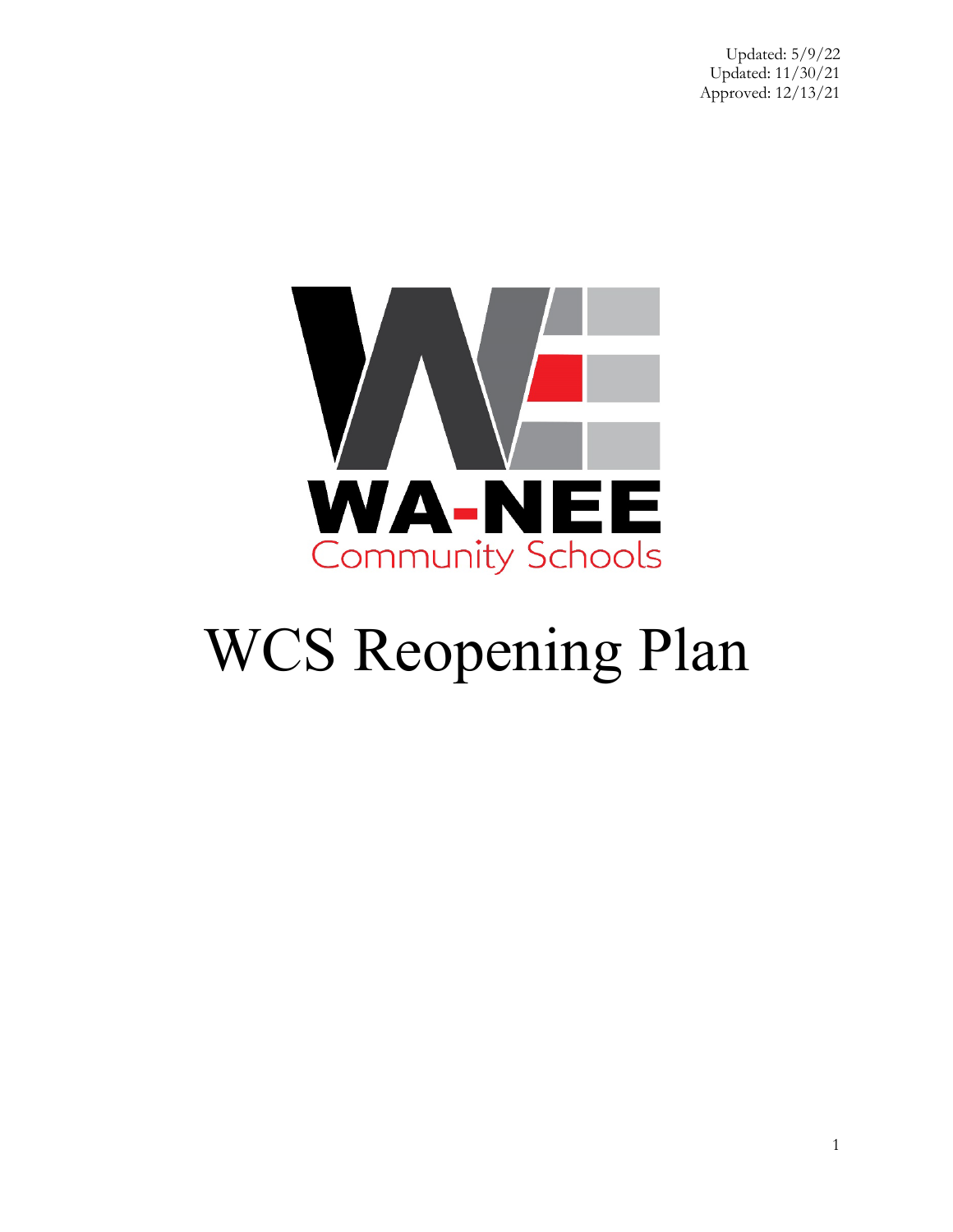### **Considerations and Recommendations for Wa-Nee Community Schools**

Under guidance published by the US Department of Education on May 2021 [\(https://www.doe.in.gov/sites/default/files/grants/us-doe-esser-geer-faqs.pdf\)](https://www.doe.in.gov/sites/default/files/grants/us-doe-esser-geer-faqs.pdf), Wa-Nee Community Schools will utilize the following plan for safe return to in-person instruction and continuity of services. Per the Indiana Department of Education's review, this plan outlines specific information that addresses how WCS will maintain health and safety and how we will ensure continuity of services for academic and social-emotional needs, as well as how WCS will meet CDC guidance to the greatest extent practicable [\(https://www.doe.in.gov/sites/default/files/grants/esser-iii-faq-51821.pdf\)](https://www.doe.in.gov/sites/default/files/grants/esser-iii-faq-51821.pdf).

The following guidelines were developed based upon the guidance released by the Indiana Department of Education (IDOE), the Indiana State Department of Health (ISDH), and the Indiana Family & Social Services Administration (FSSA) on June 5, 2020 titled "Indiana's Considerations for Learning and Safe Schools (IN-CLASS)." WCS staff also evaluated guidelines submitted by other states including the Georgia Department of Education and the Georgia Department of Public Health's "Path to Recovery for K-12 Schools" as well as Parkview Health's "Framework for a Healthy Opening." WCS staff met over the course of three weeks in the month of June of 2020 to develop our specified protocols utilizing statelevel guidance along with the CDC's "Opening Up America Again" guidelines and Indiana's "Back on Track" plan.

The *WCS Reopening Plan* provides a tiered approach with clear, actionable steps that are advisable before students and employees return to school buildings, along with guidance that is applicable throughout the school year.

This approach is built upon the guidance and recommendations of health officials; it is strongly aligned to the reopening guidelines that have been provided by our state and federal leaders; and it's designed to help prioritize the health and safety of students and teachers.

The WCS school board, led by the superintendent, the WCS administrative team, and staff have collaborated with appropriate stakeholders to focus on the immediate needs to prepare for school operations under the current pandemic. The following items were considered during the planning process. The information provided within this plan outline the protocols WCS staff have developed and will follow in order to meet the specified elements of IN-CLASS guidelines.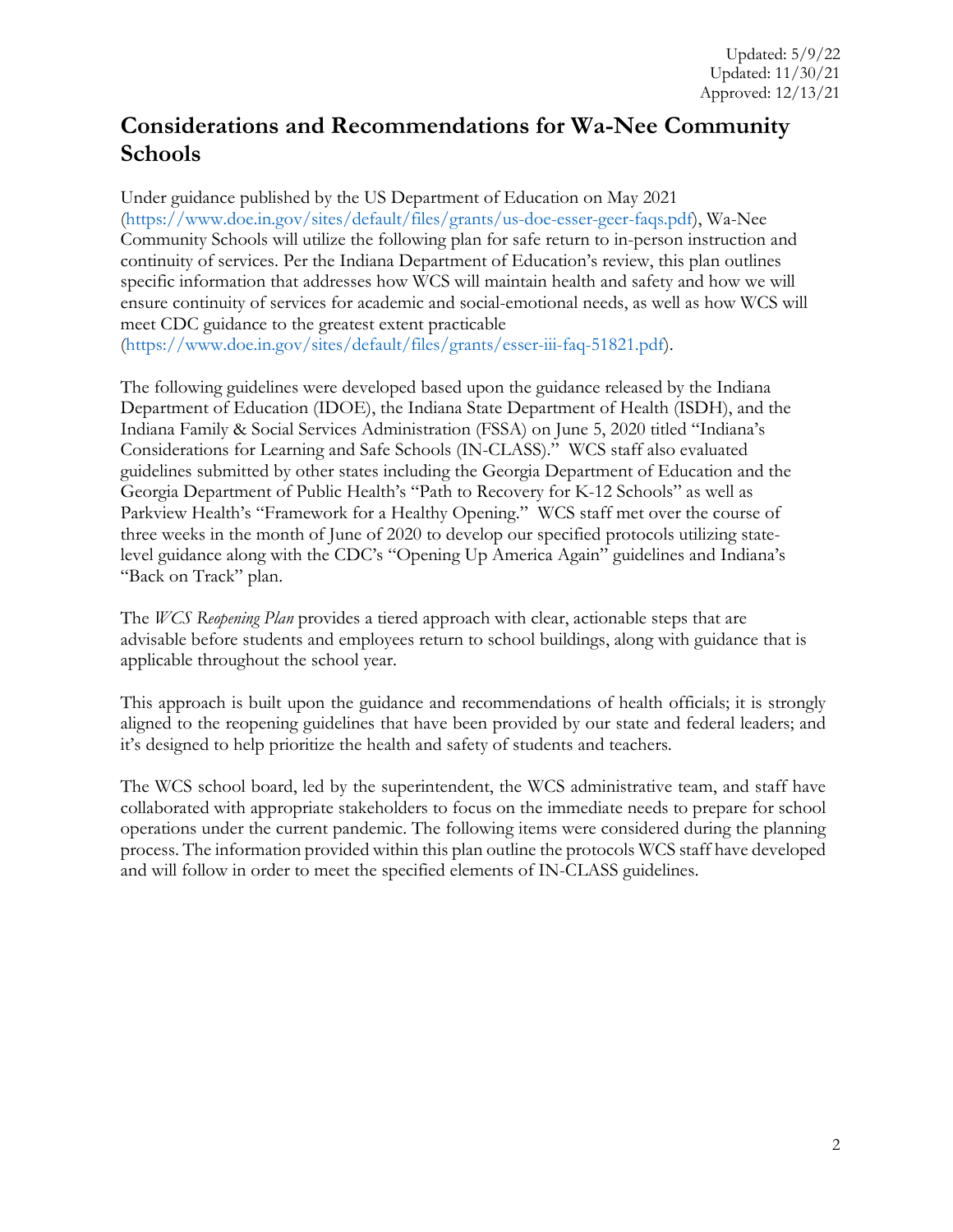### **Guidelines for a Healthy Open**

The Federal Government's Opening Up America Again criteria include:

- 1. Downward trajectory of influenza-like illness reported within a 14-day period AND downward trajectory of COVID-like syndrome cases reported within a 14-day period.
- 2. Downward trajectory of documented cases of COVID-19 within a 14-day period 0R downward trajectory of positive tests as a percent of total tests within a 14-day period.
- 3. Capacity for hospitals to treat all patients without crisis care AND implementation of robust testing program for at-risk healthcare workers, including emerging antibody testing.

In the State of Indiana, all organizations should be aligned with the Governor's "Back on Track" plan for Indiana. The four Guiding Principles that are leading our phased plan to re-open the State are:

- 1. The number of hospitalized COVID-19 patients statewide has decreased for 14 days
- 2. The state retains its surge capacity for critical care beds and ventilators
- 3. The state retains the ability to test all Hoosiers who are COVID-19 symptomatic, as well as healthcare workers, essential workers, first responders, and others as delineated on the ISDH website
- 4. Health officials have systems in place to contact all individuals who test positive for COVID-19 and complete contact tracing

Additionally, the IN-CLASS re-entry guidance<sup>[1](#page-2-0)</sup> says schools must understand two key factors:

- 1. The school's ability to maintain a safe and healthy school environment, and
- <span id="page-2-0"></span>2. The prevalence of COVID-19 in their community.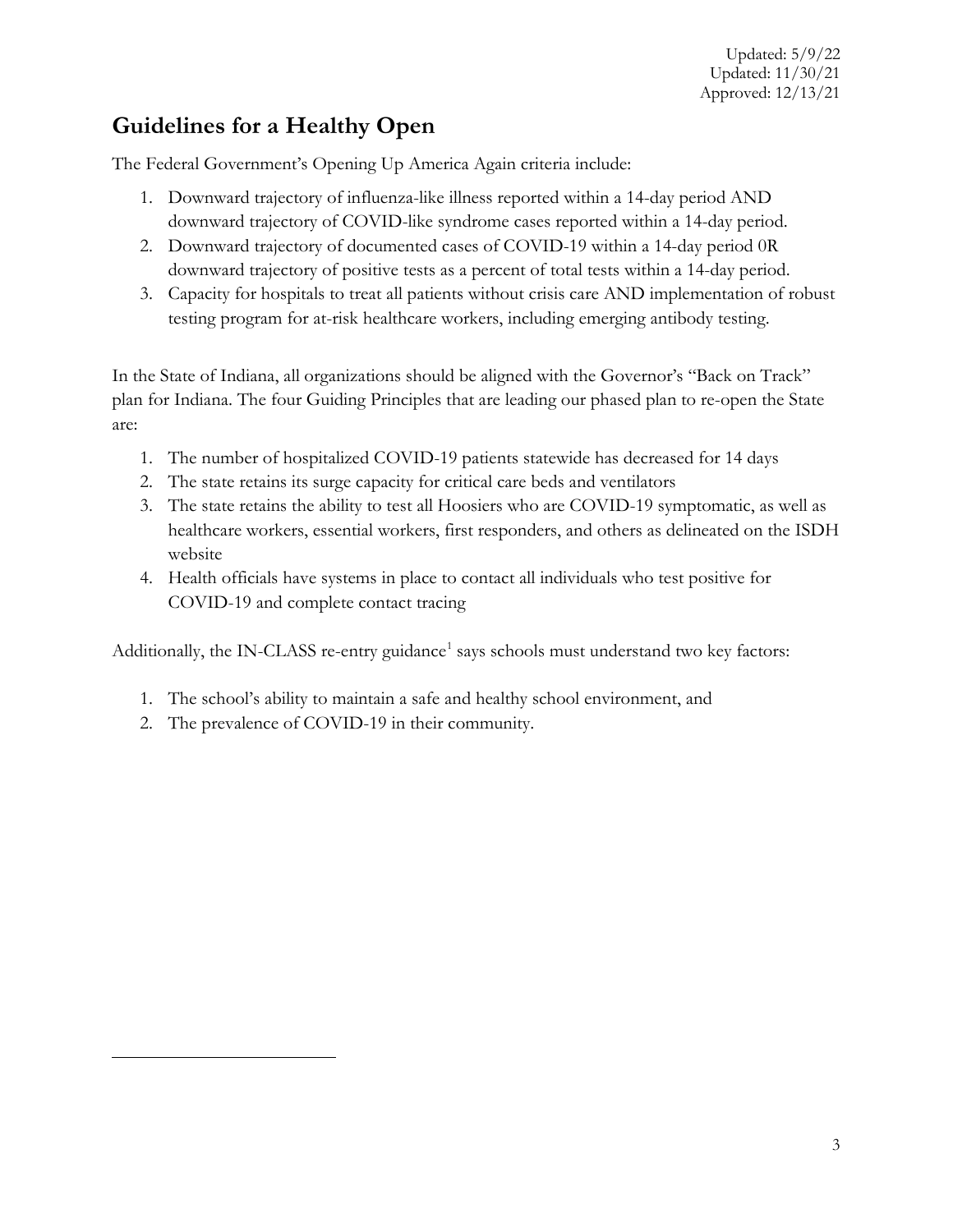### Contents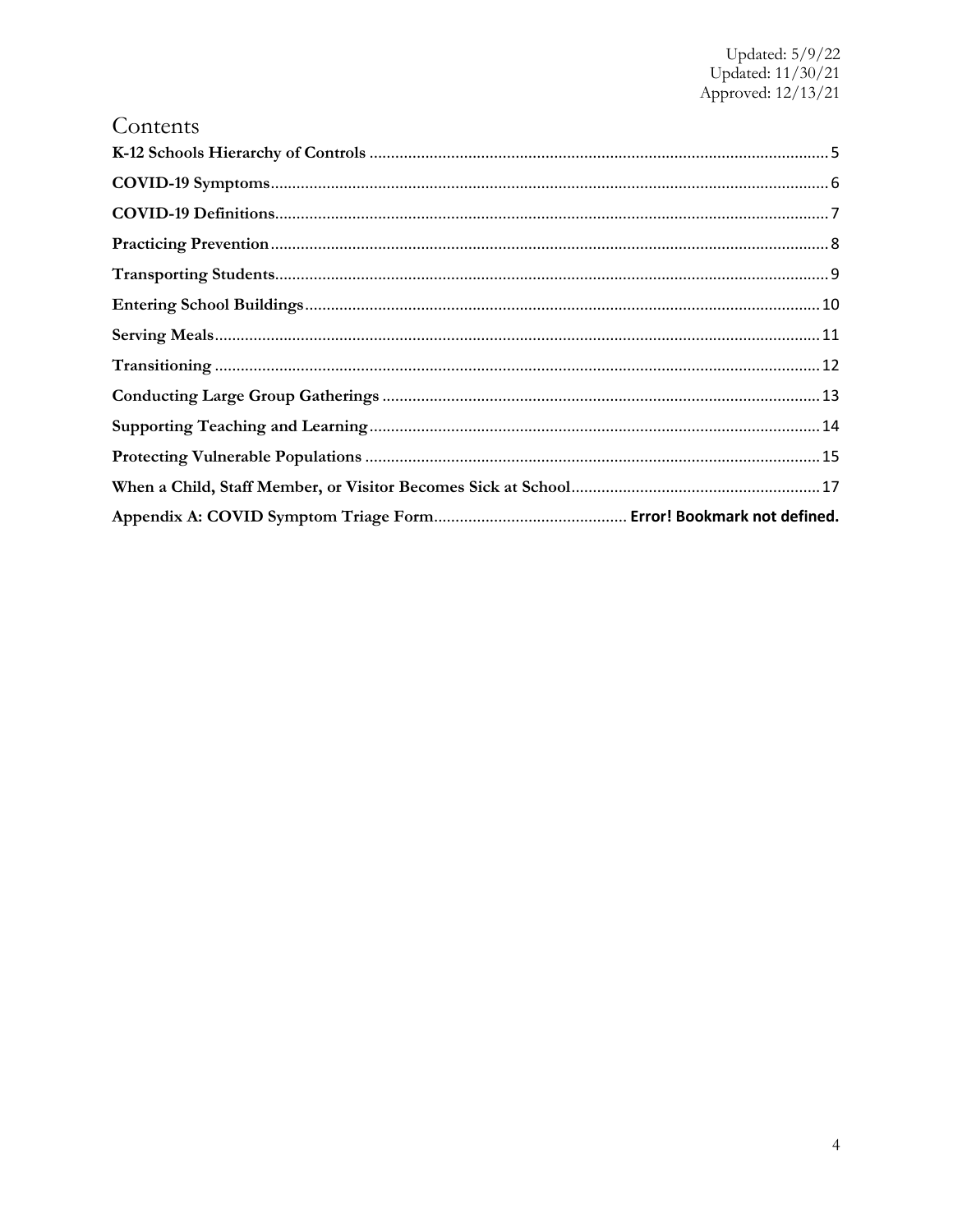### <span id="page-4-0"></span>**K-12 Schools Hierarchy of Controls**

Parkview Health has encouraged schools to understand the Hierarchy of Controls. Hierarchy of controls is defined as identifying and mitigating exposures to occupational hazards before work begins. The hierarchy starts with the controls perceived to be most effective and moves down to those considered least effective. As an infographic, it looks to be a reverse pyramid or a funnel and describes the ways to do this.

Wa-Nee Community Schools will focus our efforts upon the most effective steps first, when feasible. Thus, each aspect of our re-opening plan utilized the Hierarchy of Controls to ensure we are doing the best things to slow the spread of the virus while caring for our staff and students.



| <b>ELIMINATION</b>    | Symptomatic staff and students asked to stay home<br>٠<br>Offer remote learning instead of in-person classroom<br>٠<br>instruction when necessary                                                                                                                                                                                                                                                           |
|-----------------------|-------------------------------------------------------------------------------------------------------------------------------------------------------------------------------------------------------------------------------------------------------------------------------------------------------------------------------------------------------------------------------------------------------------|
| <b>ENGINEERING</b>    | Educate, encourage and support social distancing<br>$\bullet$<br>Desks and chairs removed to ensure safe social distancing<br>$\bullet$<br>for each space<br>Lobby areas, common areas, and gyms are marked to<br>٠<br>promote social distancing                                                                                                                                                            |
| <b>ADMINISTRATION</b> | Clean hands in; clean hands out<br>٠<br>Cohort students in classrooms, on bus, etc.<br>٠<br>Stagger start/end times to minimize the $#$ of people<br>٠<br>arriving/leaving<br>Frequent cleaning of high touch areas and items<br>٠<br>Place hand sanitizer at entrances, lunch rooms, etc.<br>٠<br>Reduce the amount of materials that need to be handed out<br>٠<br>- shift to digital sharing if possible |
| <b>PPE</b>            | In the places you may not be able to engineer social<br>٠<br>distance, utilize facial coverings - especially when providing<br>services for students who may be at higher risk of serious<br>illness.                                                                                                                                                                                                       |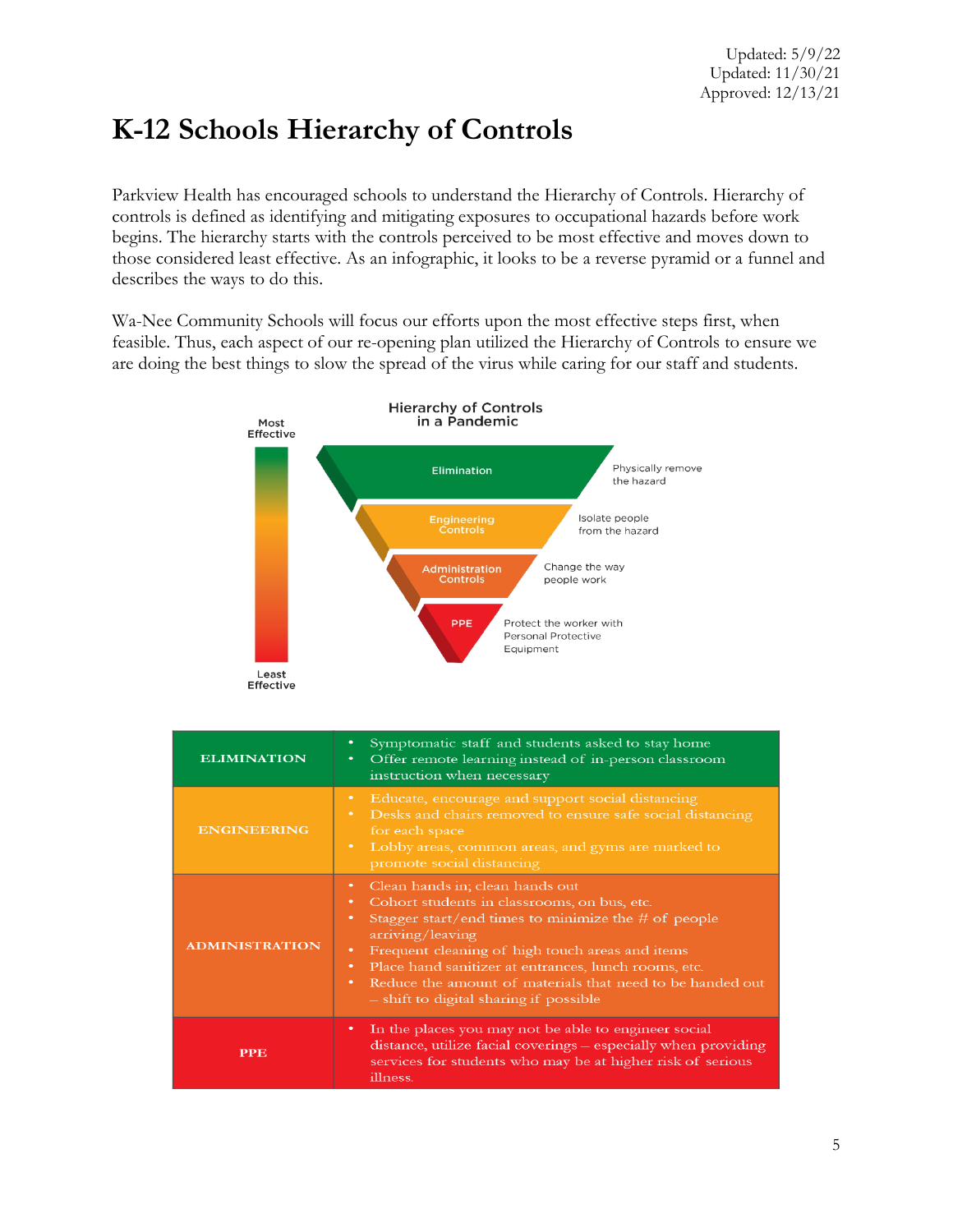# <span id="page-5-0"></span>**COVID-19 Symptoms**

The first and most effective layer of defense to mitigate the spread of COVID-19 is to educate our students, staff, and families of the symptoms so that they are aware and can self-isolate (not enter the school) when they are present. The following infographic displays the common symptoms of COVID-19.

# **COVID-19 Screening for Parents**

### Every morning before you send your child to school please check the following:

Your student does NOT have a fever greater than 100.4 degrees (may be lower based on your school's policy) OR lower if your child is not feeling well.

### Other signs of illness such as:



Were you in close contact (within 6 feet for more than 15 minutes) with anyone confirmed  $\mathbf{3}$ with COVID-19 within the last two weeks?

If the answer is YES to any of the questions, DO NOT send your student to school. Instead, begin quarantine of your child and contact your healthcare provider. Strongly consider COVID-19 testing.

Indiana State Department of Health

Updated: 7/29/20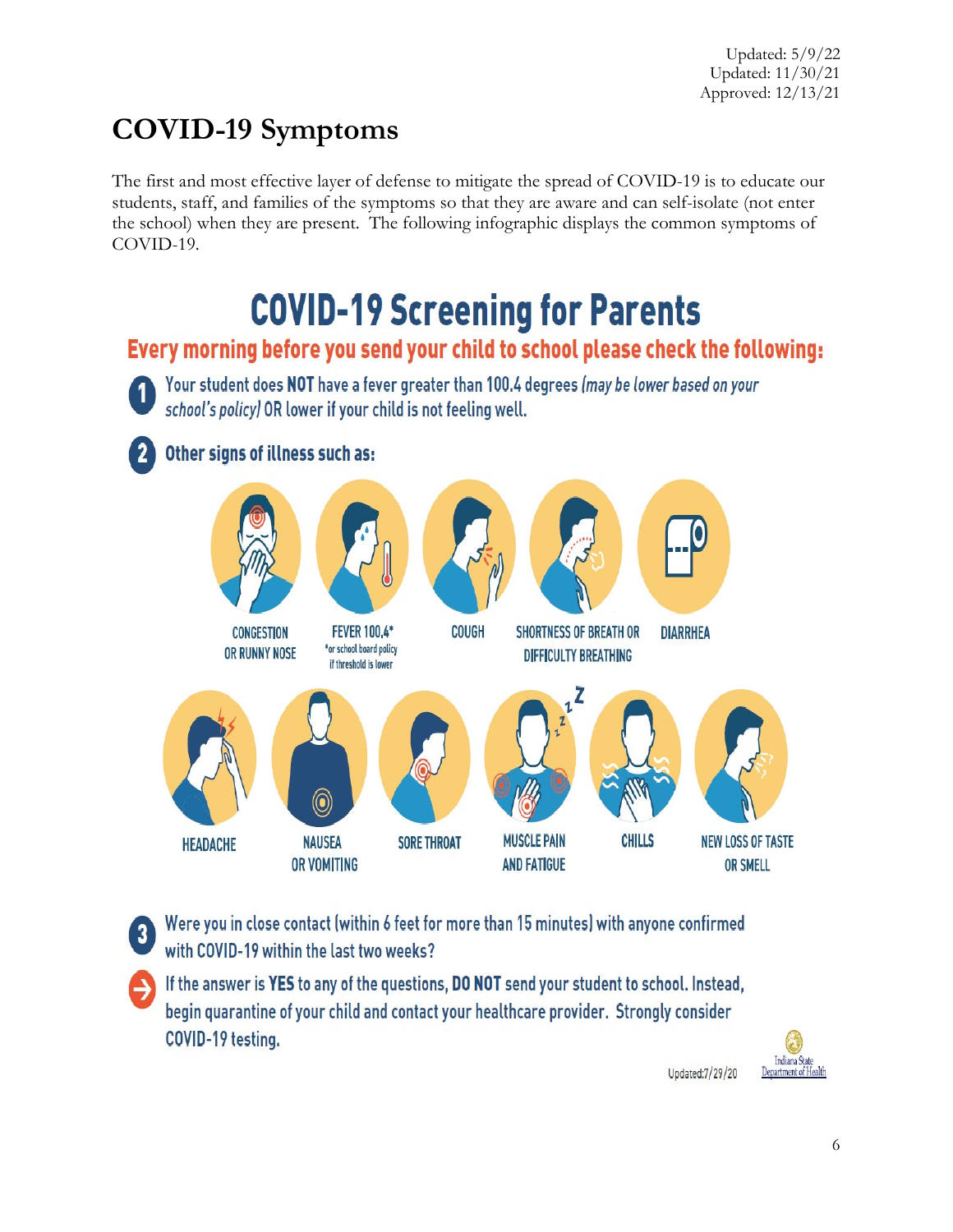# <span id="page-6-0"></span>**COVID-19 Definitions**

| <b>Definitions</b>    |                                                                                                                                                                                                                                                                                                                          |                       |                                                                                                                                                         |                             |                                                                                               |  |  |  |
|-----------------------|--------------------------------------------------------------------------------------------------------------------------------------------------------------------------------------------------------------------------------------------------------------------------------------------------------------------------|-----------------------|---------------------------------------------------------------------------------------------------------------------------------------------------------|-----------------------------|-----------------------------------------------------------------------------------------------|--|--|--|
| <b>Face Coverings</b> | Recommendations<br>regarding face<br>coverings differ<br>based on the<br>current level of<br>community spread<br>as determined by<br>the Elkhart<br>County Health<br>Department. Any<br>expectation<br>regarding face<br>coverings will be<br>balanced with the<br>needs of students<br>and staff with<br>medical issues | <b>Hand Sanitizer</b> | Hand sanitizers<br>should contain<br>at least $60\%$<br>alcohol and<br>only used with<br>staff and<br>children who<br>can safely use<br>hand sanitizer. | Cleaner and<br>Disinfectant | Safe and<br>effective<br>application of<br>CDC approved<br>disinfectants<br>will be utilized. |  |  |  |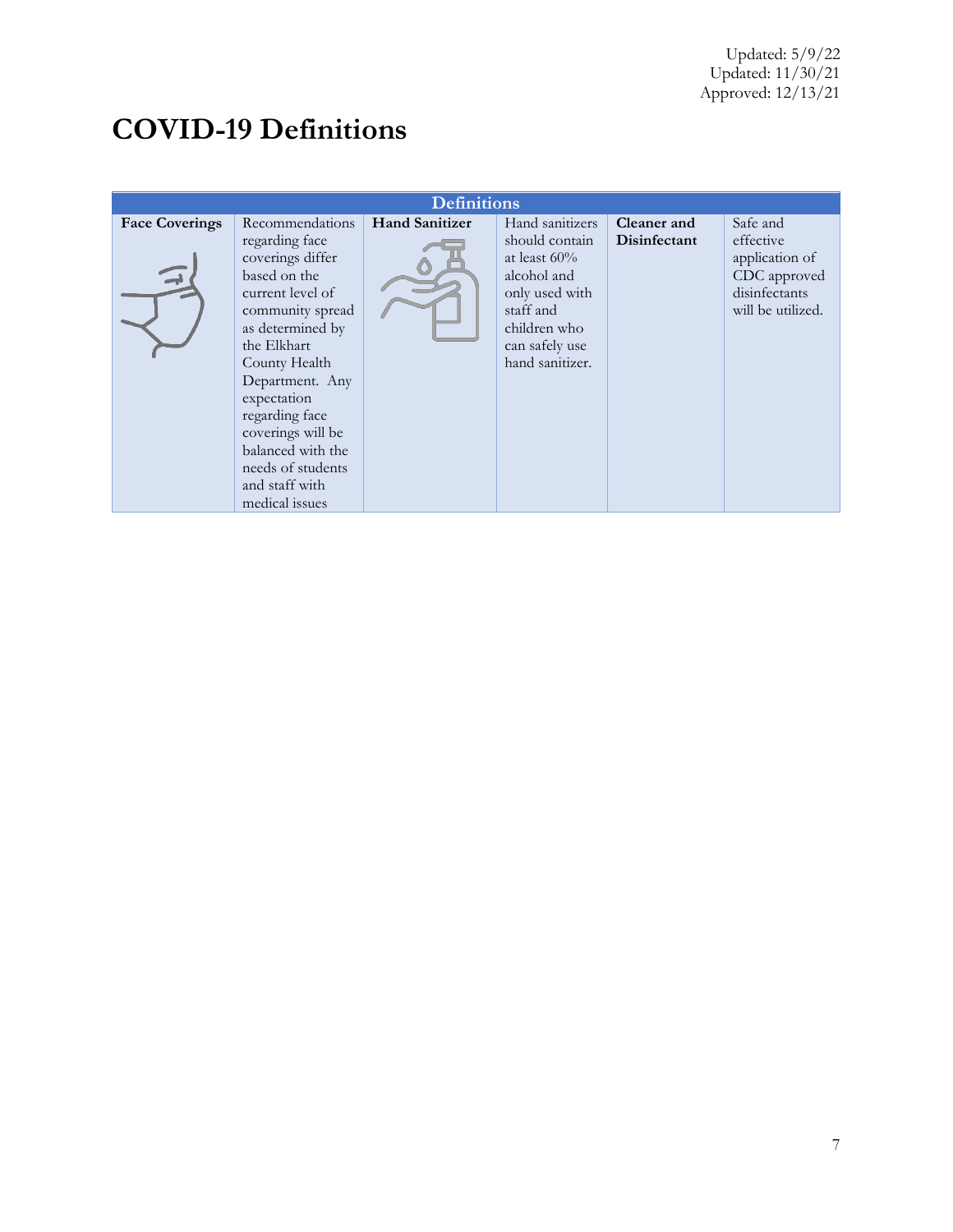# <span id="page-7-0"></span>**Practicing Prevention**

The following guidelines will be utilized to assist families, students, and staff with preventing the spread of COVID-19 while in the school building.

- 1. If asked, School Medical Staff will direct families to their primary care physician to determine whether or not a COVID-19 Vaccine would be beneficial to their child's and family's health.
- 2. Staff will teach and reinforce good hygiene measures such as handwashing, covering coughs, and face coverings to students.
	- a. Simple directions and programming will be developed at each building level for teachers to use to explain protocols.
	- b. <https://www.cdc.gov/coronavirus/2019-ncov/prevent-getting-sick/prevention.html> c. <https://www.cdc.gov/handwashing/>
- 3. WCS will provide hand soap and hand sanitizer with at least 60% alcohol, paper towels, and no-touch trash cans in all bathrooms, classrooms, and frequently trafficked areas
- 4. Two refillable sanitizer bottles will be provided for each classroom as well as refillable mobile sanitizing stations throughout the school building
- 5. WCS will post signage in classrooms, hallways, and entrances to communicate how to stop the spread. COVID-19 symptoms, preventative measures (including staying home when sick), good hygiene, and school/district specific protocols.
	- a. <https://www.cdc.gov/coronavirus/2019-ncov/downloads/2019-ncov-factsheet.pdf>
- 6. WCS staff will ensure cleaning/disinfection of frequently touched surfaces at least daily and shared objects after each use.
- 7. Each classroom will be provided with a refillable spray bottles with disinfectant and paper towels that will be used at the conclusion of each class period.
- 8. Students and staff will be encouraged to bring hand sanitizer and face coverings to use from home
- 9. The use of face coverings will be recommended only when social distancing cannot occur.
- 10. Water fountains will be turned off, but students will be permitted to bring water bottles from home.
	- a. Touchless filling stations will be available for students.
- 11. Ventilation systems have been inspected to ensure proper operation and increase circulation of outdoor air as much as possible so long as this does not pose a safety or health risk to students or staff.
- 12. WCS Custodial staff will conduct deep cleaning of schools prior to students/staff returning.
	- a. Additional cleanings during weekends or school holidays/breaks will occur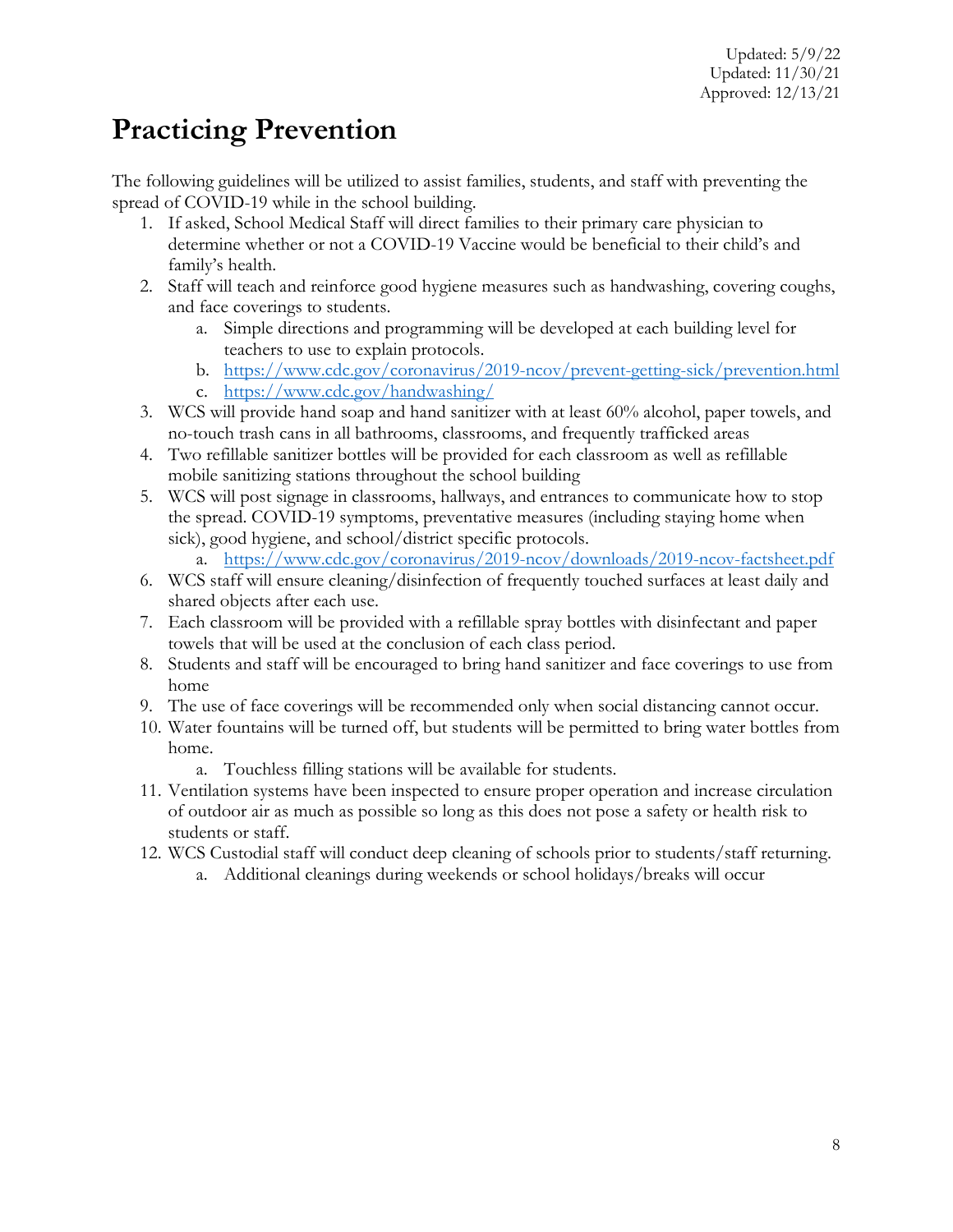# <span id="page-8-0"></span>**Transporting Students**

The following guidelines will be utilized to ensure a safe and efficient transportation program following all established safety protocol with additional considerations for the potential spread of germs.

- 1. All transportation staff will receive eight hours on safety protocols including COVID-19 prevention strategies.
- 2. Given the setting of the school bus, we acknowledge that social distancing is not regularly feasible and therefore, the expectation for students to remain seated, facing forward using good social habits will be emphasized using assigned seating and a one stop location policy to assist with contact tracing.
	- a. To reduce the potential for spread, students may be assigned to seating arrangements with family members.
- 3. Staff will promote behaviors and use of personal hand sanitizer to reduce spread of germs and support school building education regarding these behaviors. Federal guidelines regarding student transportation will be followed [\(https://www.cdc.gov/coronavirus/2019](https://www.cdc.gov/coronavirus/2019-ncov/community/schools-childcare/k-12-guidance.html) [ncov/community/schools-childcare/k-12-guidance.html\)](https://www.cdc.gov/coronavirus/2019-ncov/community/schools-childcare/k-12-guidance.html)
- 4. Frequently touched surfaces will be cleaned with approved cleaning supplies that are stored safely. Cleaning protocol will be established and occur at least daily and between use as much as possible.
- 5. Safe and proper use of open windows and hatches along with fans will be encouraged when reasonable to allow for increased ventilation.
- 6. Social distancing at bus stops will be expected.
- 7. Drivers will evaluate and establish loading and unloading procedures customized to their route and ridership to minimize student contact where feasible.
- 8. Schools will evaluate and establish loading and unloading procedures customized to their building procedures to limit student contact where feasible.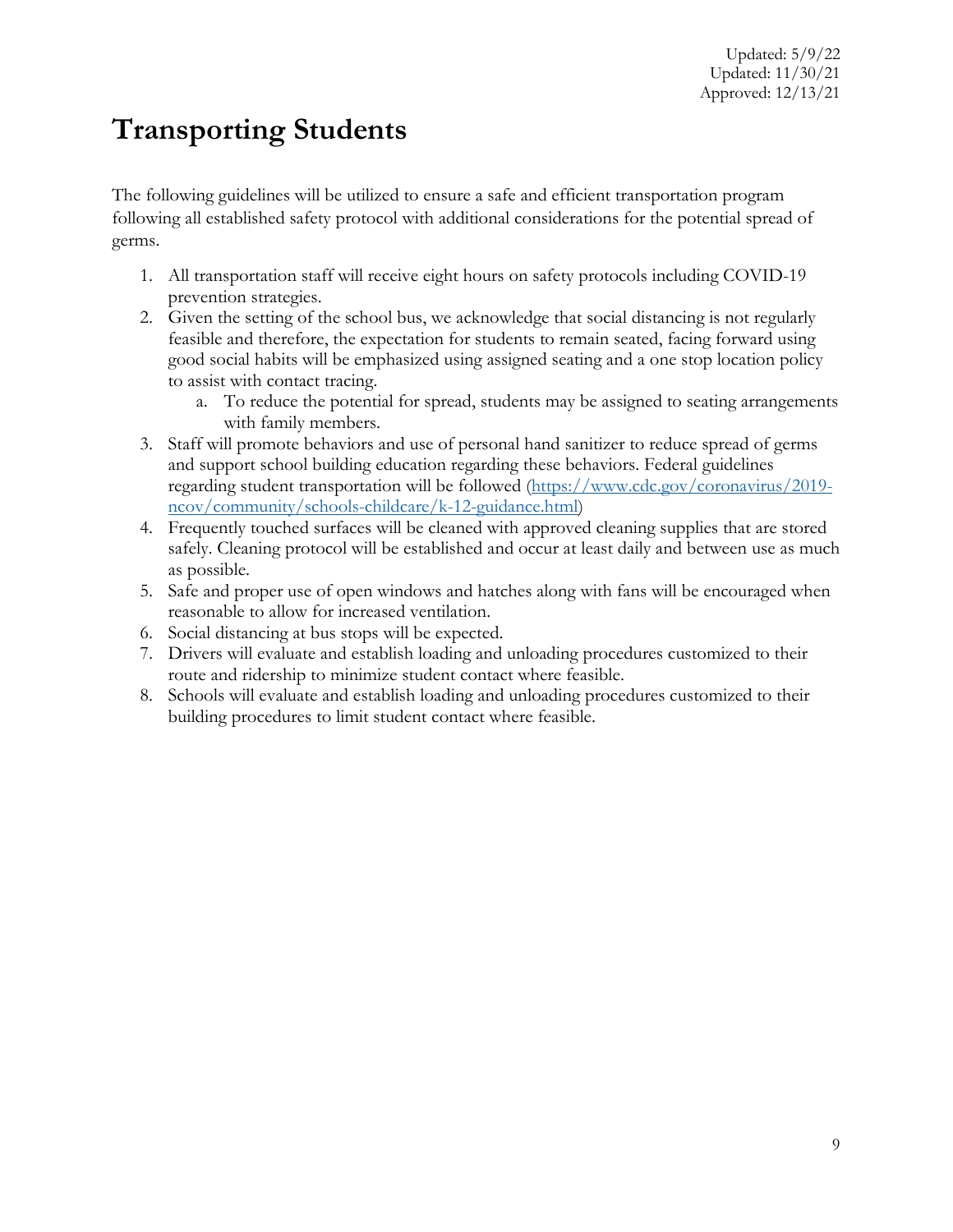### <span id="page-9-0"></span>**Entering School Buildings**

The following guidelines will be utilized to ensure a safe and efficient arrival of students, staff, and visitors.

#### **WCS School Based Screening (Observational/Self-Reported Screening**):

Students and employees will be trained to recognize the following COVID-19-related symptoms:

- A fever of 100.4*°* F or greater
- $\bullet$  Cough
- Shortness of breath or difficulty breathing
- Chills
- Repeated shaking with chills
- Muscle pain
- Headache
- Sore throat
- New loss of taste or smell
- 1. Students and employees will be excluded from school if they test positive for COVID-19 or exhibit the symptoms of COVID-19 based on [CDC Guidance](https://www.cdc.gov/coronavirus/2019-ncov/symptoms-testing/symptoms.html) that is not otherwise explained.
	- a. The following link provides an example of the materials that will be utilized to help train students and staff with understanding the symptoms of COVID-19: [https://www.cdc.gov/coronavirus/2019-ncov/downloads/COVID19](https://www.cdc.gov/coronavirus/2019-ncov/downloads/COVID19-symptoms.pdf) [symptoms.pdf](https://www.cdc.gov/coronavirus/2019-ncov/downloads/COVID19-symptoms.pdf)
- 2. Anyone who has had close contact to a person diagnosed with COVID-19 is encouraged to stay home and follow the Indiana Department of Health's guidance if symptoms develop.
- 3. WCS staff will coordinate with the transportation department to allow for a staggered arrival/dismissal of students as feasible. This will include various groups including car riders, walkers, bus riders.
- 4. Spaced lines will be marked to enter the buildings and designate entrance and exit flow paths
- 5. Students will be expected to plan for on-time arrival and to avoid congregating in enclosed areas of buildings before/after school
- 6. Immediately upon arrival, visitors will complete a screening checklist for documentation purposes.
- 7. Upon completion of the visitor screening checklist, access to the building may be granted, however, the school retains the right to deny admittance to outside visitors.
- 8. Visitors will be encouraged to utilize an approved facial covering if social distancing is not possible.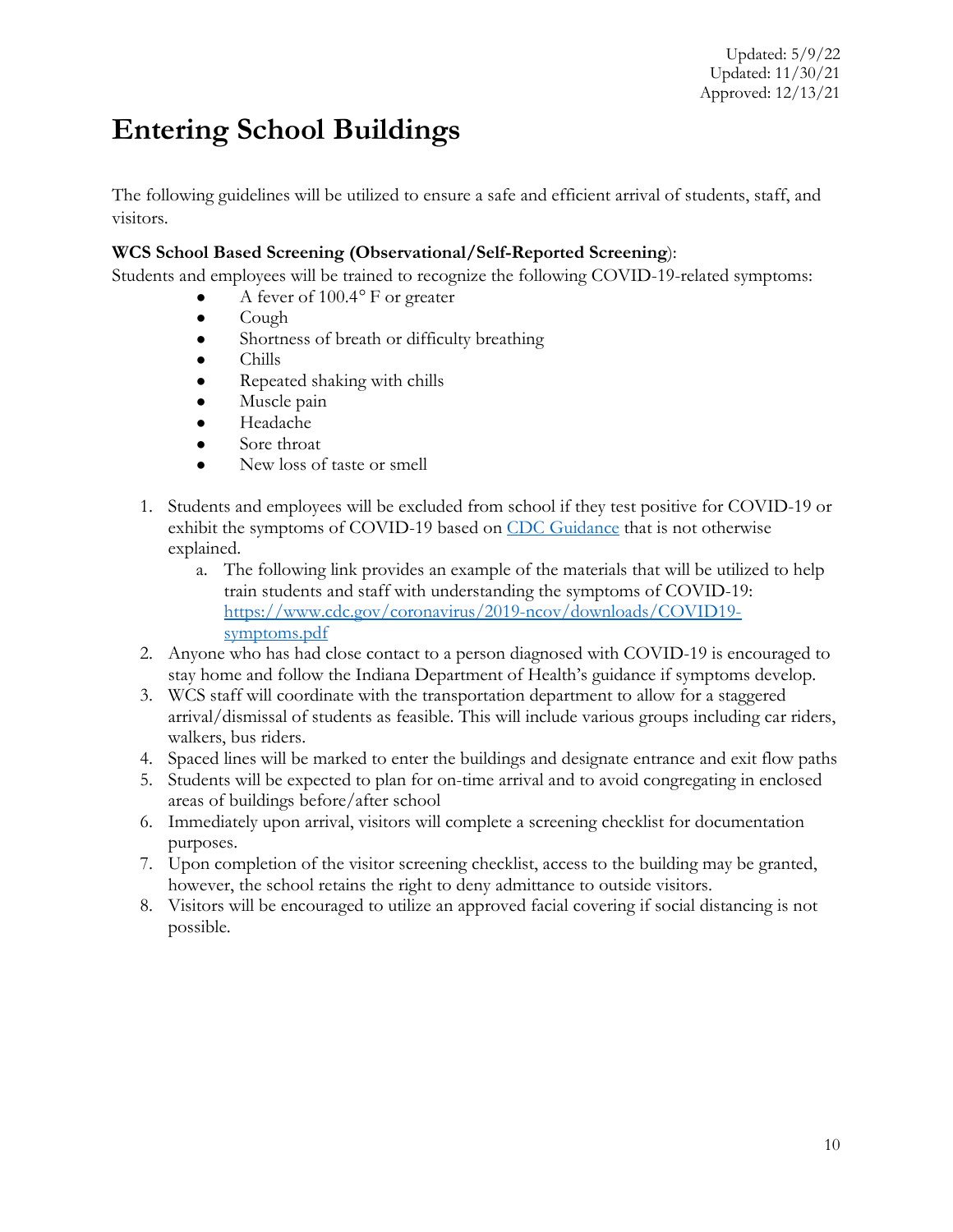### <span id="page-10-0"></span>**Serving Meals**

The following guidelines will be utilized to ensure a safe and efficient meal service for students and staff.

- 1. All students will be expected to wash hands before and after meal service
- 2. Hand sanitizer stations will be available and expected to be utilized prior to entering lunch line. Additional hand sanitizer bottles will be available at tables.
- 3. One-way markings in lunch lines will be utilized for entering and exiting.
- 4. Students/staff will be expected to social distance while in lunch lines as feasible a. Approved facial coverings will be recommended while awaiting lunch service
- 5. Frequently touched surfaces will be regularly cleaned with approved cleaning supplies. Cleaning protocol will be established and occur between use.
- 6. Additional areas may be used to allow for maximum spaced seating
	- a. Since six feet of social distancing may not be possible for all students during lunch service; thus, students will be expected to sit at assigned tables
- 7. Longer meal periods may be provided when necessary and feasible to allow for more staggered meal delivery and time for disinfecting tables between meals.
- 8. Students will not be permitted to share food or utensils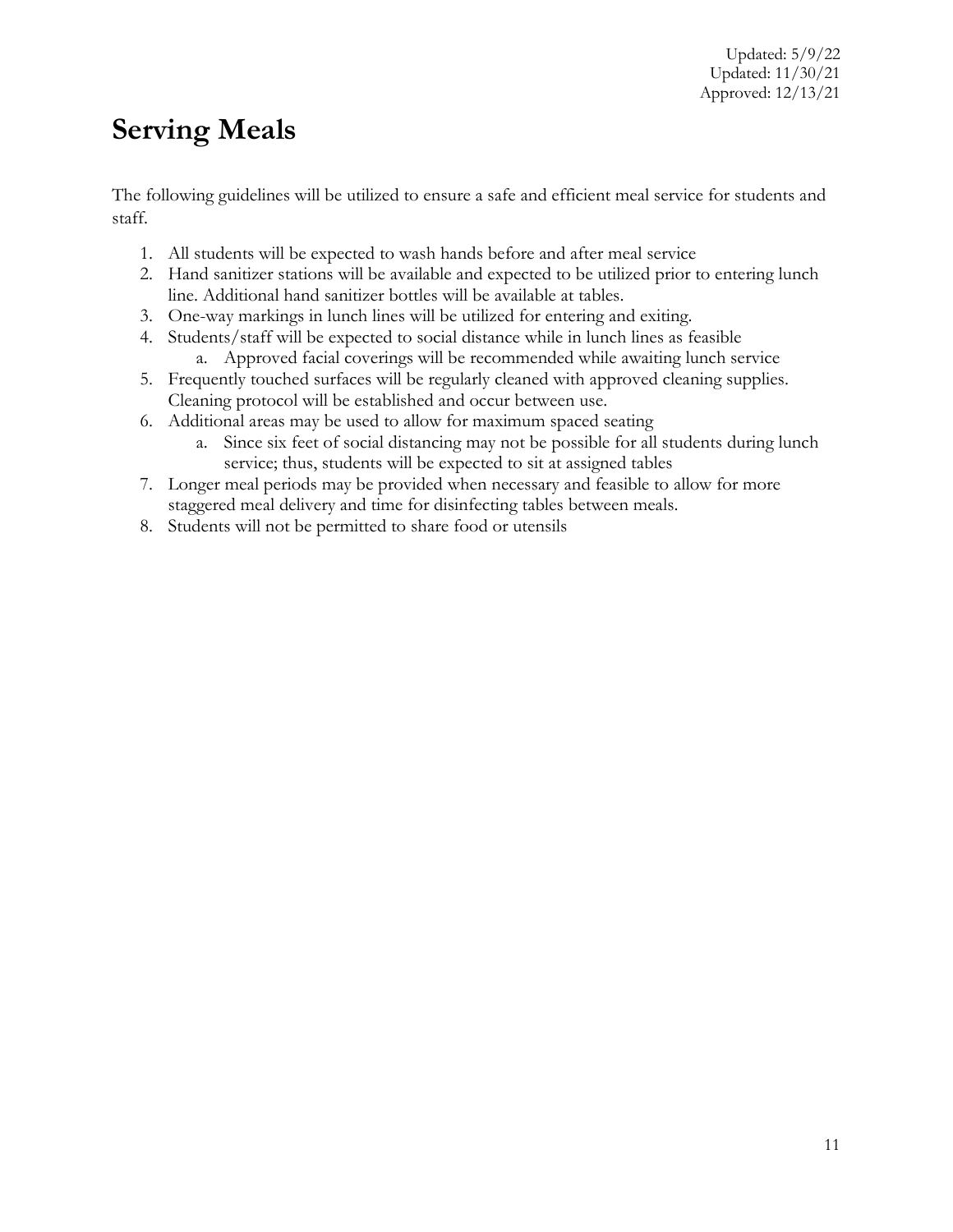# <span id="page-11-0"></span>**Transitioning**

The following guidelines will be utilized to ensure safe and efficient travel of students and staff throughout our buildings while in session.

#### **WCS Elementary School Protocols:**

- 1. Students/staff will utilize traffic patterns (left side of hall/right side of hall) and lines when traveling to and from locations.
- 2. We will strategically schedule classes to minimize the number of students and staff in a hallway at one time.
- 3. During all transitions between classrooms, it will be recommended that both students and staff utilize an approved facial covering.
- 4. Grades and rooms that have Restrooms in the classroom will use those all day
- 5. Grades that do not have restrooms in the classroom will use the restrooms on a schedule to limit traffic in hallways and to allow for more frequent restroom sanitization
	- a. Students will be expected to thoroughly wash hands frequently
- 6. Staff will schedule for handwashing prior to lunch in hallway restrooms, grades with restrooms in classrooms will use those classroom restrooms
- 7. Schools will publish an opening of the door time to families.
	- a. To reduce potential for spread, doors will not be open until the posted time.
- 8. Buildings will collaborate with transportation services to establish loading and unloading procedures customized to their route and ridership to minimize student contact where feasible.
- 9. Increased spacing will be utilized for students waiting in halls for car pick up.
	- a. Staff will utilize tape/spots to ensure consistent location for students to wait.

#### **NorthWood Middle School and NorthWood High School Protocols:**

- 1. When students arrive at their school they will be expected to go to their locker and report to their first hour class.
- 2. To assist with social distancing expectations, students will be expected to limit their locker visits to before/after school or during lunch to acquire their lunch bag.
- 3. Signage regarding expectations about traveling on the right side of the hallway during passing periods will be posted and supported.
- 4. Students will be expected to travel directly to their next class and not gather in the surges or hallways.
	- a. As possible, staff will be utilized to encourage this behavior with their presence during passing periods.
- 5. During all transitions between classrooms, it will be recommended that both students and staff utilize an approved facial covering.
- 6. On a case-by-case scenario and as long as school safety is not impacted, students may be permitted to utilize a book bag to assist with limiting visits to their locker.
- 7. Buildings will collaborate with transportation services to establish loading and unloading procedures customized to their route and ridership to minimize student contact where feasible.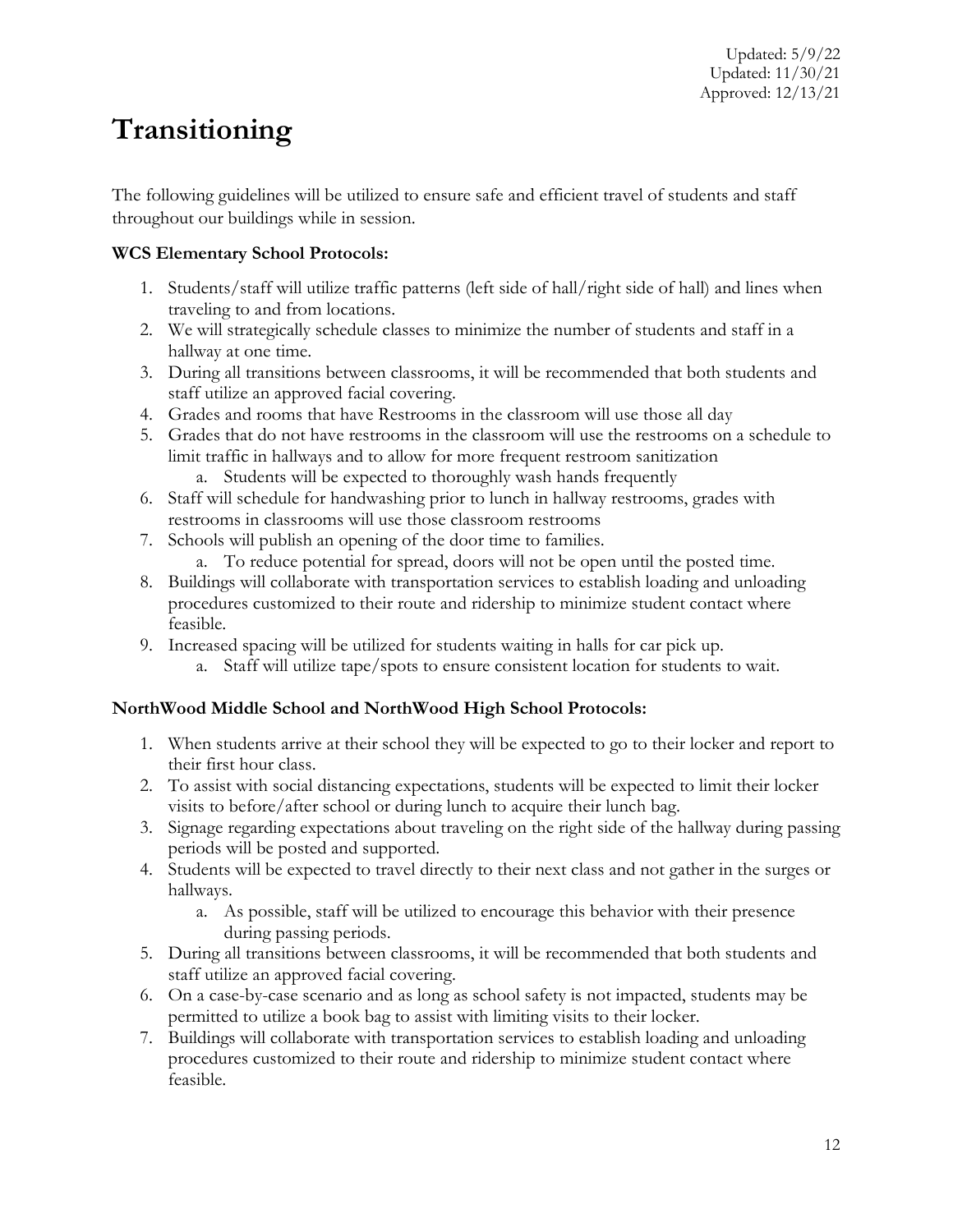### <span id="page-12-0"></span>**Conducting Large Group Gatherings**

The following guidelines will be utilized to ensure group gatherings are conducted in a safe manner.

- 1. WCS will encourage Social Distancing Protocols to allow for 3 feet of physical separation between families when feasible.
- 2. WCS will discourage unnecessary congregations (i.e. students in parking lots and common areas)
- 3. WCS will provide hand sanitizer for students, staff, and visitors to utilize prior to entering large group gathering.
- 4. Students, staff, and visitors will be recommended to wear face coverings when physical distancing of three feet cannot occur and the face covering does not impose a health risk to the wearer.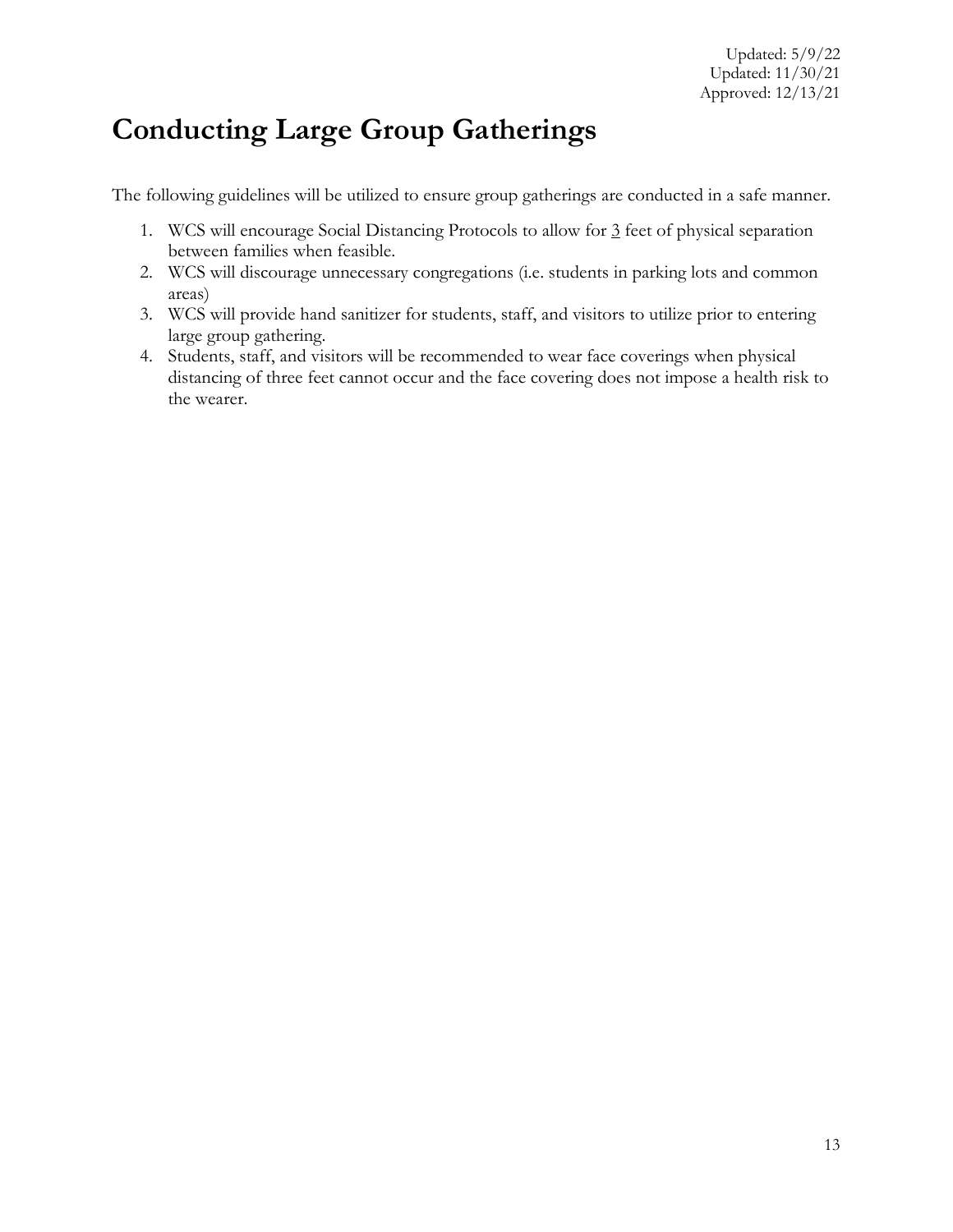### <span id="page-13-0"></span>**Supporting Teaching and Learning**

The following guidelines will be utilized to ensure a safe reopening of school for students and staff.

**Traditional School Model:** Students who wish to return to our traditional school programming will be expected to adhere to the following guidelines.

- 1. WCS Staff will utilize the master schedule to balance class numbers as much as possible
	- a. When possible, unused desks will be removed and repurposed in other areas of the building.
	- b. Non-essential classroom furniture will be removed to allow for maximum classroom space and physical distancing.
- 2. When physical distancing is not feasible, students and staff will be recommended to utilize approved facial coverings (i.e. small group instruction, lab work, etc.).
- 3. Staff will minimize sharing of high touch materials to the extent possible; avoid or minimize the sharing of electronic devices, toys, books, art supplies, etc.
- 4. WCS will establish appropriate distance between the teacher's desk/board and students' desks; desks will be facing in the same direction
- 5. When possible, staff will utilize large spaces (i.e. gymnasiums, auditoriums, outside spaces as weather permits) for social distancing upon approval from administration and following school safety guidelines.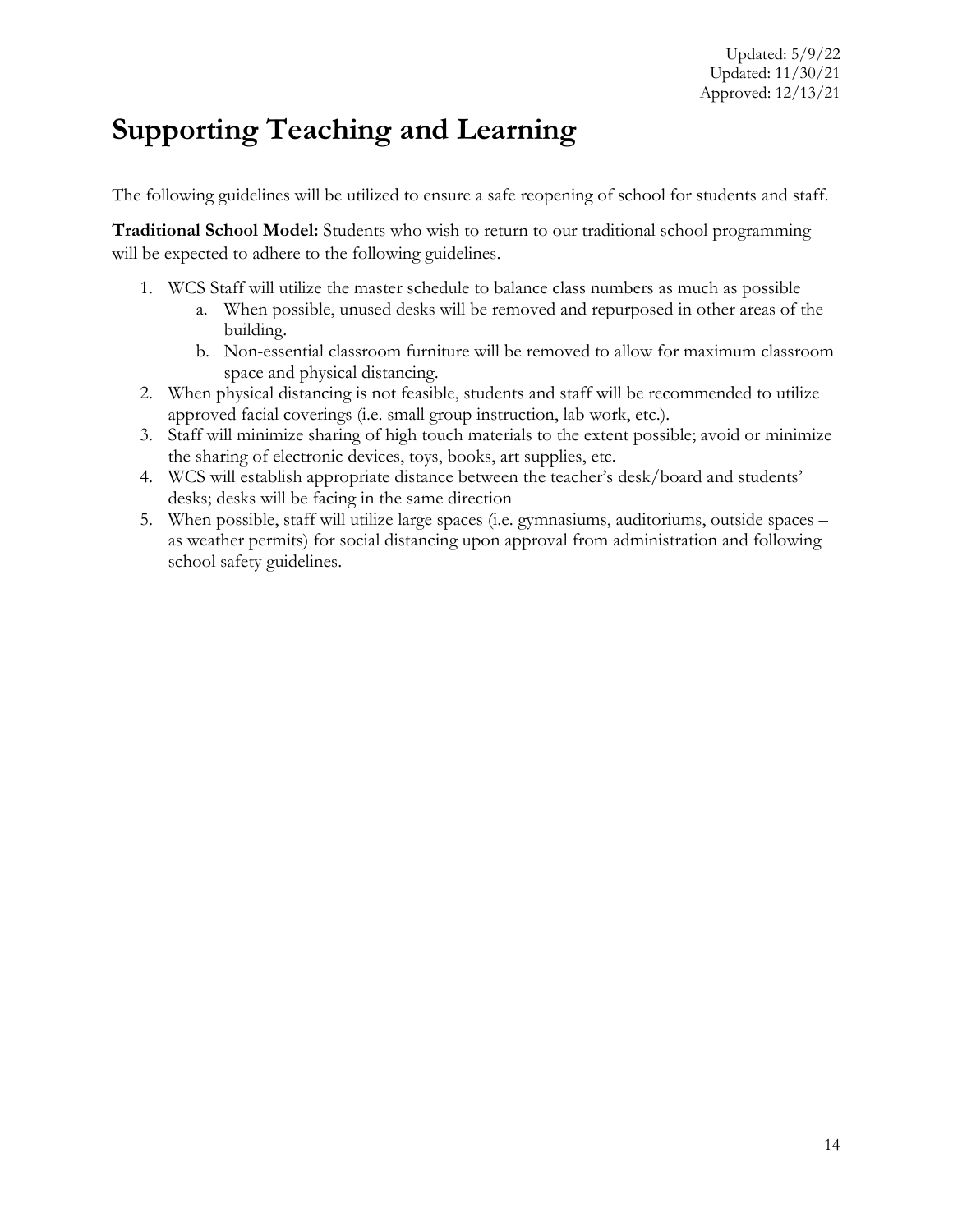### <span id="page-14-0"></span>**Protecting Vulnerable Populations**

The following guidelines will be utilized to assist students and staff whose health conditions pose a challenge to safe return. Vulnerable populations may include elderly individuals and/or individuals with serious underlying health conditions, including high blood pressure, chronic lung disease, diabetes, obesity, asthma, and those whose immune system is compromised such as by chemotherapy for cancer and other conditions requiring such therapy.

- 1. WCS will provide remote/distance learning opportunities for medically documented vulnerable student populations (504 students) in consultation with parents and public health officials
- 2. WCS will collaborate and work with staff to determine when special accommodations (such as an alternative teaching assignment) for personnel who are members of vulnerable populations are necessary
- 3. WCS will adhere to FERPA and HIPPA requirements
- 4. WCS will adhere to state and federal employment law and extended leave allowances
- 5. If a student or staff member has been diagnosed with COVID:
	- a. Staff members will be required to isolate for at least 10 calendar days from when symptoms first appeared AND 72 hours past the time when they have had a temperature elevation
- 6. If a student or staff member has been identified as a close contact
	- a. Staff member or student may quarantine for up to 14 calendar days
		- i. Staff members that elect to quarantine will be expected to utilize sick leave during the absence.
		- ii. Students that elect to quarantine will be marked absent and will be expected to make up any missed assignment.
	- b. Per updated guidance from the ECHD, all school based close contacts may return to school immediately but shall
		- i. Immediately quarantine if symptoms develop
		- ii. Practice good hand hygiene by washing with soap and water for a least 20 seconds or using a hand sanitizer with at least 60% alcohol
		- iii. To the greatest extent possible, remain at least 3 feet from other individuals
		- iv. Maintain three feet of physical distance from others during extra-curricular activities unless effective participation in the activity requires otherwise. In those situations, the individual will abide by the health protocols established by the particular extra-curricular activity.
- 7. If a student or staff member is experiencing COVID symptoms and is seeking medical diagnoses
	- a. Student or staff member may be required to get tested and await results while quarantining
	- b. Staff member will be expected to utilize sick leave while awaiting results
- 8. WCS staff will ensure cleaning/disinfection of frequently touched surfaces at least daily and shared objects after each use
- 9. WCS Custodial staff will conduct deep cleaning of schools prior to students/staff returning a. Additional cleanings during weekends or school holidays/breaks will occur
- 10. When physical distancing is not feasible, students and staff will be recommended to utilize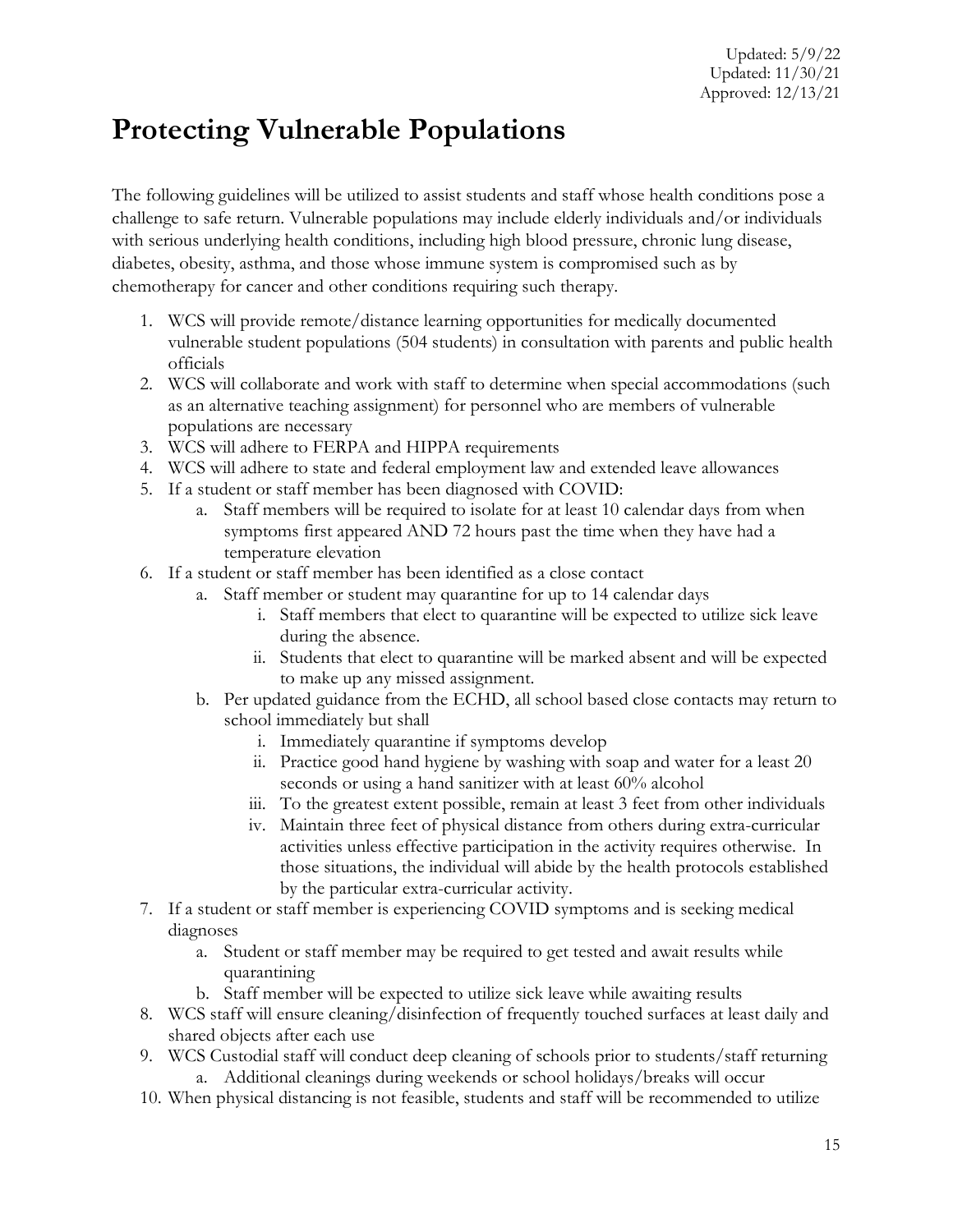approved facial coverings

11. Plastic barriers may be utilized to provide additional protection for staff/students

#### **Social-Emotional Learning**

As students and educators have been faced with new challenges through the COVID-19 pandemic WCS will provide services to support the mental and emotional health during re-entry. Socialemotional learning (SEL) has been a priority for WCS for the past few years. When faced with a crisis, response data shows that SEL is essential to recovery. Given the individual and collective trauma felt throughout our community from stay-at-home orders and the closure of our schools, SEL has moved from a "nice to do," to a "must do" in preparing for the student and staff return.

The following guidelines will be utilized to help support the social-emotional learning of our students.

- 1. WCS will assist students struggling with closure from the previous school year
	- a. [School Closure Transition Activities](https://docs.google.com/document/d/1rs7jgt3ve1zyeqFlZbCn8bhwxoCI1BxPaMJN9q3--kY/edit?usp=sharing) may be accessed here
	- b. [School Closure Activities Just Fun](https://docs.google.com/document/d/1wABzvmiv715d81Q1jzTNbzU6HCCowyGMs3CHsWyn4GE/edit?usp=sharing) may be accessed here
	- c. [Reflective Closure Activities](https://docs.google.com/document/d/1z3a2YllQD1PtFkIWg_XhEXHNCdhWQNp4MlC1rj5FH50/edit?usp=sharing) may be accessed here
- 2. WCS staff will assist fellow staff members in need with SEL/Wellness
	- [Educator Wellness and Mental Health Supports Infographic](https://drive.google.com/file/d/1QYpzJUnhxCbMo_Rzs1MQvQfevqo72Wmi/view)
	- [The Science of Happiness Course](https://moodle.doe.in.gov/)
	- **[Self-Care Action Plan](https://docs.google.com/document/d/1160UigN0MI5vlPA27fqqwJIF2o4RoBb05m84snunwVA/edit?usp=sharing)**
	- [https://drive.google.com/file/d/1IwJobw04qCnLspQ\\_G4OvKPhlOZHnfIQD/vie](https://drive.google.com/file/d/1IwJobw04qCnLspQ_G4OvKPhlOZHnfIQD/view) [w](https://drive.google.com/file/d/1IwJobw04qCnLspQ_G4OvKPhlOZHnfIQD/view)
- 3. WCS staff will utilize established Multi-tiered systems of support (MTSS) teams at the school to plan and provide enhanced student learning support and SEL activities.
	- a. [https://docs.google.com/document/d/13FTplUaXebd8w0\\_PwkhJmDyI7E0IJWdI](https://docs.google.com/document/d/13FTplUaXebd8w0_PwkhJmDyI7E0IJWdIY3GjArHFlWs/edit) [Y3GjArHFlWs/edit](https://docs.google.com/document/d/13FTplUaXebd8w0_PwkhJmDyI7E0IJWdIY3GjArHFlWs/edit)
	- b. [https://docs.google.com/document/d/17O26t6XsRTCxOeKFo96VJsjNSNBdnsRf](https://docs.google.com/document/d/17O26t6XsRTCxOeKFo96VJsjNSNBdnsRf3J0xOQVOWM8/edit) [3J0xOQVOWM8/edit](https://docs.google.com/document/d/17O26t6XsRTCxOeKFo96VJsjNSNBdnsRf3J0xOQVOWM8/edit)
- 4. WCS staff will provide training to staff on Adverse Childhood Experiences (ACEs) and Trauma Informed Resilient Schools
	- a. <https://www.acesindiana.org/>
	- b. <https://starr.org/product/trauma-informed-resilient-schools/>
- 5. For students in need, WCS staff will provide support to process grief over what was lost at the end of the school year.
	- a. <https://www.youtube.com/watch?v=SM1iaJX5rZY&feature=youtu.be>
	- b. <https://sesamestreetincommunities.org/topics/grief/>
	- c. <https://www.dougy.org/grief-resources/help-for-kids/>
	- d. <https://www.southbayfamiliesconnected.org/help-kid-cope-with-grief>
	- e. <https://www.brookesplace.org/>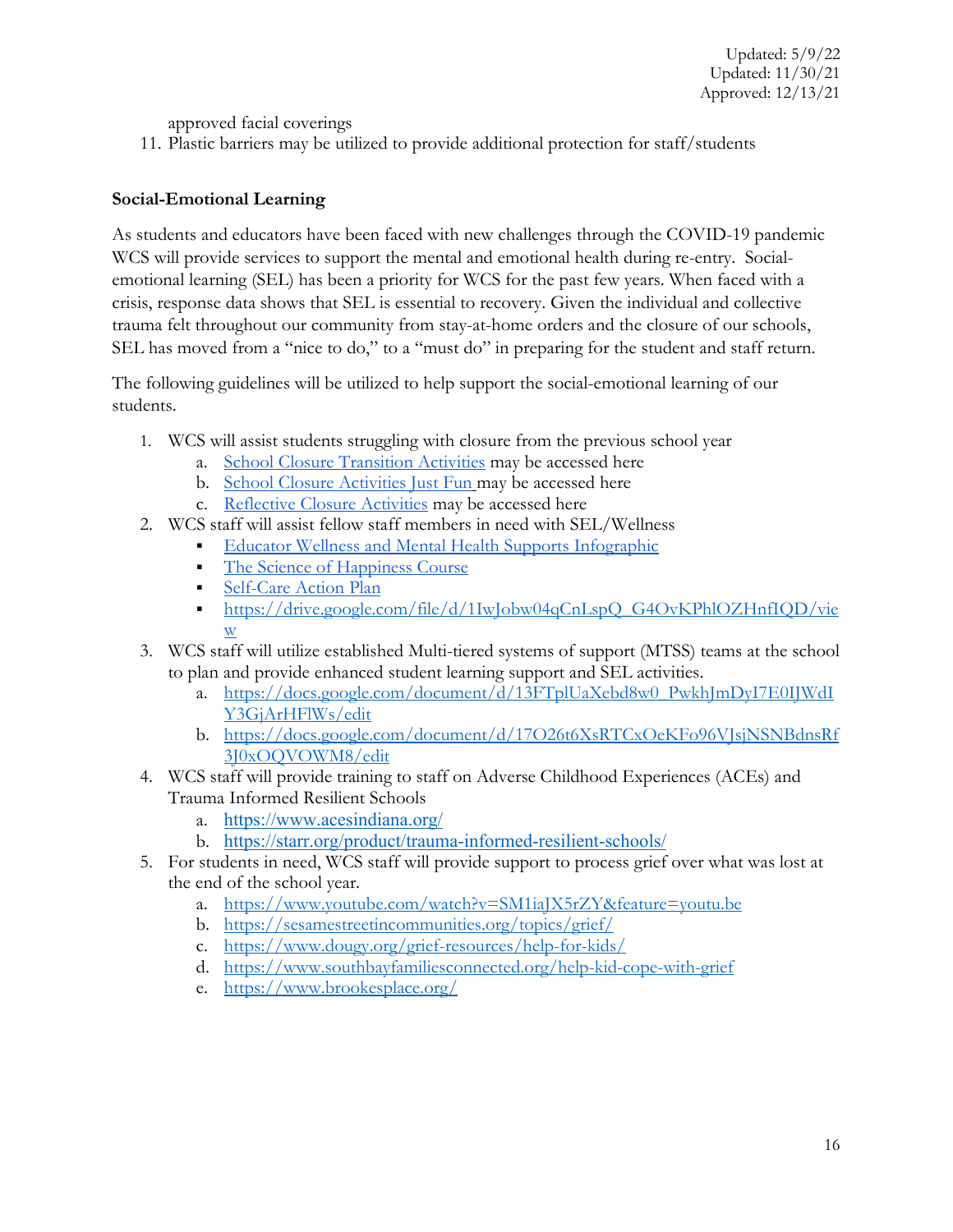# <span id="page-16-0"></span>**When a Child, Staff Member, or Visitor Becomes Sick at School**

The following guidelines will be utilized to mitigate the risks associated with viral spread should a confirmed case of COVID-19 occur in one of our school buildings. Upon learning of a confirmed case, the district shall:

- 1. Each WCS building will work with school administrators, school nurses, and other healthcare providers to identify an isolation room or area to separate anyone who exhibits COVID-like symptoms.
- **2.** When staff/student has symptoms, the office staff will be notified, and patient will be sent to the nurse's office for evaluation. If it is deemed that the patient is exhibiting the symptoms of COVID, the patient will be relocated to a separate waiting room and await arrival of parent for pickup (or be sent home immediately if staff member). Approved facial coverings should always be worn by both the ill individual and individuals working with an ill person.
	- a. In the event of an emergency, EMS services may be notified and requested
- 3. School nurse and/or district administration will notify the county health department of a suspected case
- 4. WCS will close off areas used by a sick person and will not use before cleaning and disinfecting.
- 5. WCS, in collaboration with the Elkhart County Health Department will inform those who have had close contact to a person diagnosed with COVID-19

#### COVID-19 Contact Tracing Protocol

For COVID-19, an individual is considered a close contact if any of following is true:

- Within 3 feet of someone who has COVID-19 for a total of 15 minutes or more during a single encounter of more than 15 minutes or multiple encounters within a single day that add up to more than 15 minutes starting from 2 days before illness onset (or, for asymptomatic patients, 2 days prior to positive specimen collection)
- Has been sneezed, coughed, or somehow received respiratory droplets
- Anyone you think has had enough exposure to transmit infection.

The following procedures will occur each time we are notified that a student or staff member has tested positive for COVID-19:

- 1. Send notification email to
	- a. Scot Croner [\(scroner@wanee.org\)](mailto:scroner@wanee.org)
	- b. Amy Rosa [\(arosa@wanee.org\)](mailto:arosa@wanee.org)
- 2. Send notification to Elkhart County Health Department
	- a. Fax only: 574-389-3153
- 3. Amy Rosa will determine bus riding Close Contacts and will notify buildings impacted
- 4. Assign staff to pull seating charts and attendance data to determine Close Contacts